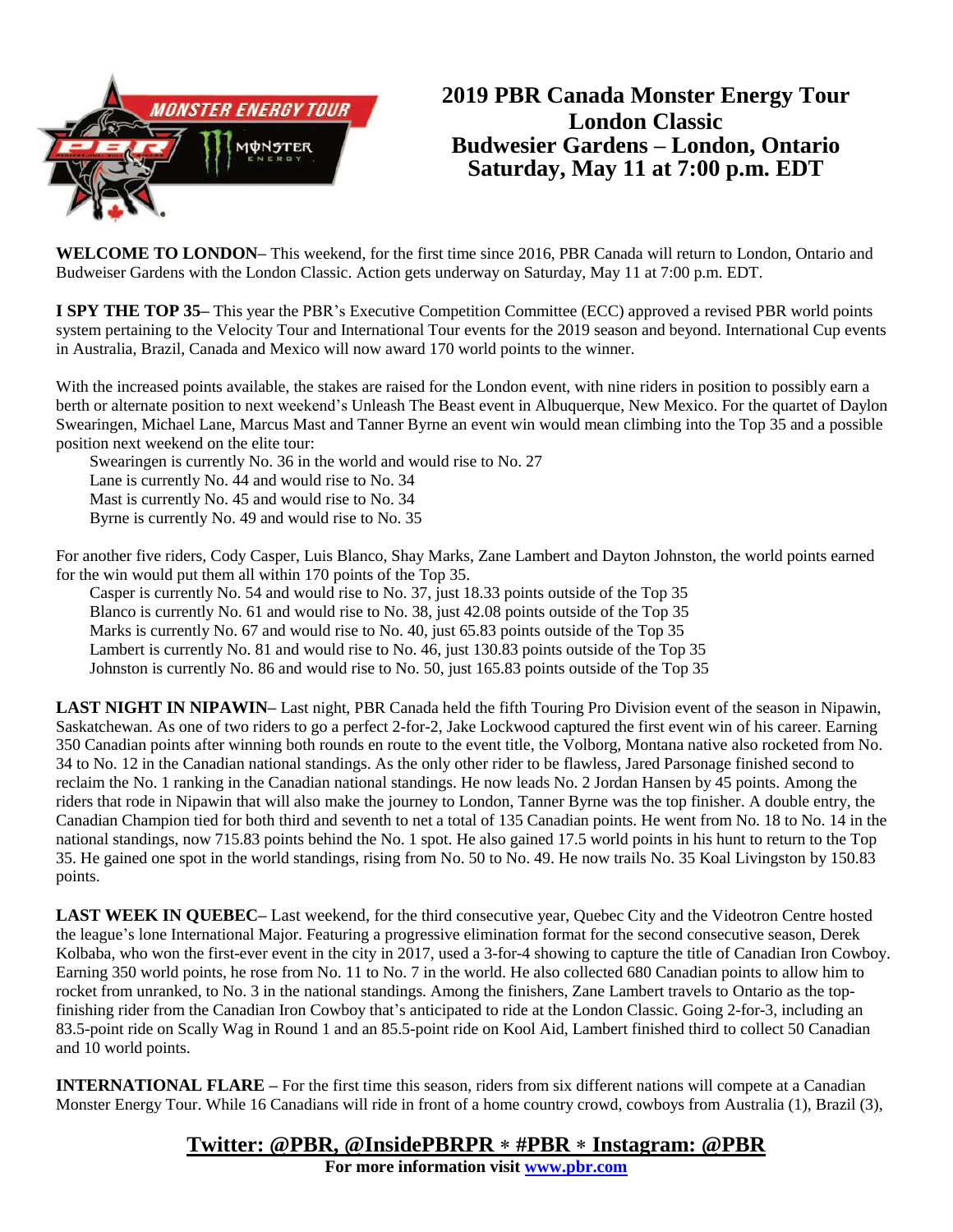Mexico (1), Paraguay (1) and the United States (8) will also compete. The trio of Brazilians includes two-time Monster Energy Tour event winner and 2018 Calgary Stampede Champion Marcos Gloria, while the American roster is led by No. 36 Daylon Swearingen and No. 44 Michael Lane.

**LAMBERT RIDES STRONG** – Since riding to a fourth place finish on March 23 at the Calgary Classic, Zane Lambert has been riding strong going 7-for-12 and rise to No. 5 in the national standings. In Calgary, Lambert's fourth-place effort was highlighted by a Round 1 win after he covered Wildlife Distillery's Riggs for 86.5 points. At his next event, the two-time PBR Canada Champion won the Touring Pro Division stop in Marwayne going a flawless 2-for-2. His 8-second efforts were atop Boomerang for 85.5 points and Wait For It for 86.5 points. Following an eighth-place finish at the Brooks Touring Pro Division event, Lambert was the top finishing Canadian last weekend at the Canadian Iron Cowboy in Quebec. He enters the London event ranked No. 5 in Canada, 402.08 points behind No. 1 Jared Parsonage.

**HOME-PROVINCE FAVORITES –** Of the 16 Canadians expected to ride at the London Classic, seven hail from the province of Ontari0. The contingent is led by Nick Goncalves of Oakville who has competed at upwards of 15 PBR events in his career, including four Canadian Monster Energy Tour events. He last rode on the Pendleton Whisky Velocity Tour in January at the Youngstown, Ohio stop where he was bucked off by Force Awaken in 1.6 seconds. Much the opposite, three riders, will be making their PBR debut in London: Tyler Ewart (Melbourne), Ben Peever (Simcoe) and Bret Timmermans (Parkhill). Of the three remaining Ontario riders, all have past experience competing on the Monster Energy Tour. Dylan Douglas of Waterloo rode at the 2018 event in Ottawa, bucked off by Splinter in 3.83 seconds, while Jacob Moore of Indian River, who rode at the London stop in 2016, competed at the Ottawa, Halifax and Moncton events in 2018, while James Sullivan of Hamilton, who also rode in London in 2016, last competed at the 2018 event in Ottawa.

**PREVIOUSLY IN LONDON** – As one of three riders to go a perfect 2-for-2, Reese Cates won the first, and thus far only, Monster Energy Tour event in London in 2016. After recoding an 84-point trip on Skori Bucking Bulls' Big Shot, the Arkansas cowboy sealed the win with an 83-point ride aboard Open Season of the Wild Hoggs. Cody Casper was the top finisher from 2016 that is anticipated to ride this season. The Washington man finished fifth after riding Indian Turtle for 84.5 points in the championship round. The only other rider to reach the 8 in 2016 that is also expected to ride in 2019 is two-time PBR Canada Champion Zane Lambert who covered Whiplash for 82 points in the final round to conclude the stop seventh.

#### 2016 Reese Cates

**BULL PEN** – This weekend, All Access will continue his impressive streak on the Monster Energy Tour having bucked at all five events on the premier series thus far in 2019. Specific to the championship round, he will be the only bull to accomplish the feat. At the first event of the season in 2019 in Winnipeg, All Access dispatched Logan Biever in 2.98 seconds to earn a 42.5 point bull score. In Lethbridge All Access recorded yet another 42.5-point score for his 3.14-second buckoff of Dayton Johnston. After dispatching Marcos Gloria for a 41-point score in Calgary, All Access' most recent trip in Quebec, a 7.86 second buckoff of Zane Lambert for a 42.5-point score, came after a trip to the United States to compete on the elite Unleash The Beast. In Billings, All Access had two trips, first being ridden by Cooper Davis for 88 points, winning Round 1, when he earned a 43-point score, which he followed with a 2.99-second trip against Ruger Piva to earn a 41.25-point score. The bull pen will also include 2018 PBR World Finals Bucking Bull Tykro Pound Sand. At the PBR World Finals last season, Pound Sand was ridden by Joao Ricardo Vieira in Round 3. Pound Sand last bucked in Quebec City when he dispatched Brennon Eldred in 3.86 seconds to earn a 43.5-point bull score. Rounding out the pen is One For the Money, the high-marked bull in Quebec, marked 44 points when Derek Kolbaba rode him for 88 points to win the event's \$20,000 bonus.

**NEXT UP** – PBR Canada's Monster Energy Tour will next travel to Moncton, New Brunswick, and the Avenir Centre for the Moncton Classic, presented by GO! Store. The event will be the third of the four-stop slate of events in the Eastern provinces and will get underway on Saturday, May 25 at 7:00 p.m. AT.

**PROVIDING PROTECTION –** The bullfighters on hand for this weekend's event in London are Bo Byrne, Greg Loring Jr., and Dominic Roy.

**BROADCAST COVERAGE** – Fans will be able to watch the action in its entirety live via PBR's new streaming digital platform RidePass. Coverage of the London Classic will begin at 7:00 p.m. EDT on Saturday, May 11. The event will also be broadcast on TSN2 on Tuesday, July 9 at 7:30 p.m. EDT.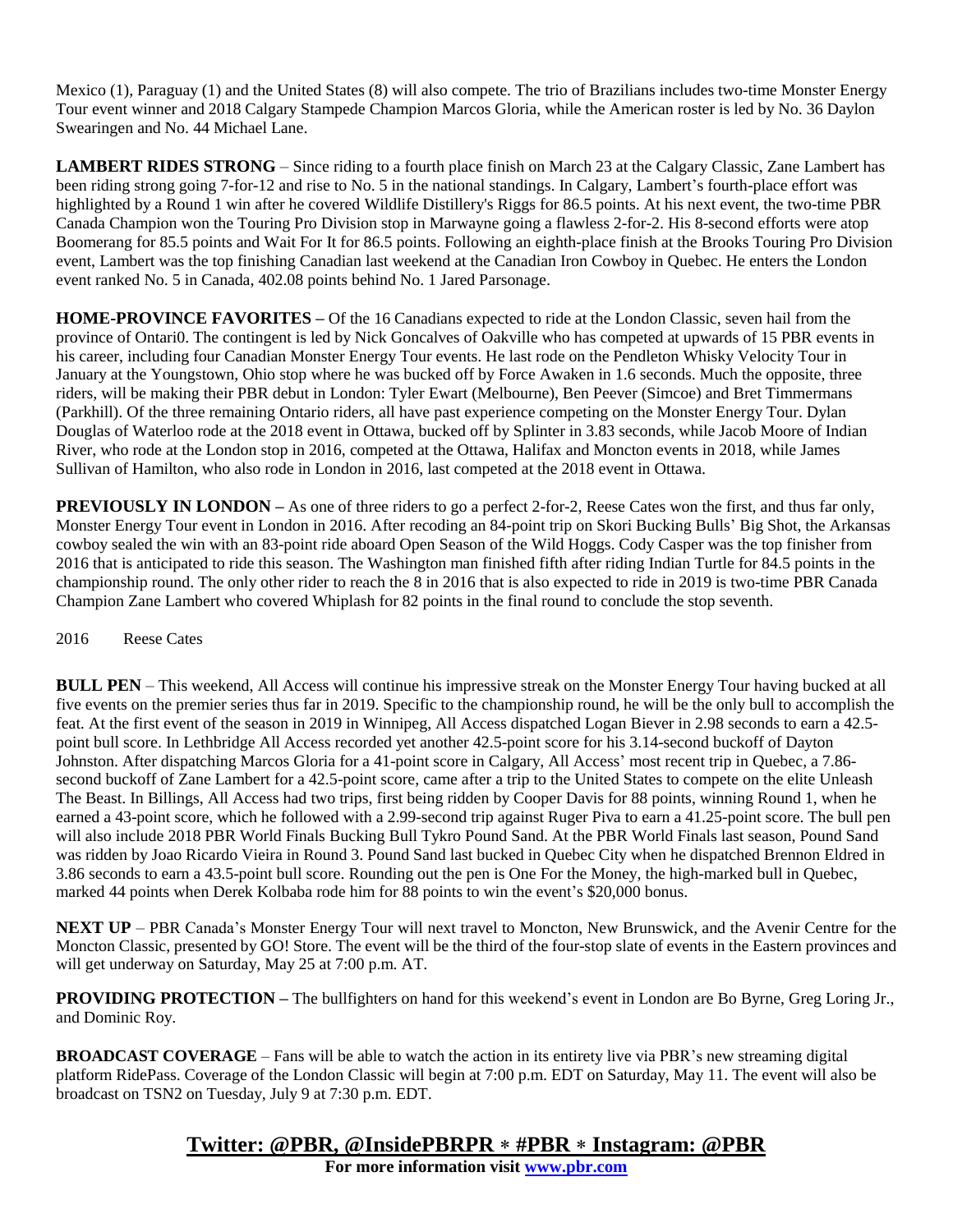### **LONDON COMPETITORS BY COUNTRY**

**Australia (1)** – Adam Hinkley

**Brazil (3)** – Luis Blanco, Marcos Gloria, Italo Aguilar Goncalves

**Canada (16)** – Zac Bourgeois, Tanner Byrne, Dylan Douglas, Tyler Ewart, Nick Goncalves, Dayton Johnston, Zane Lambert, Shay Marks, Jacob Moore, Michael Ostachek, Ben Peever, Coy Robbins, James Sullivan, Bret Timmermans, Lonnie West, Cole Young

**Mexico (1)** – Rosendo Ramirez,

**Paraguay (1)** – Fabian Dueck

**United States (8)** – Allen Burkholder, Cody Casper, Carlos Garcia, Michael Lane, Will Loomis, Dakota Louis, Marcus Mast, Daylon Swearingen,

#### **BREAKDOWN BY PROVINCE** –

Alberta –Riley Gagnon, Jordan Hansen, Dayton Johnston, Zane Lambert, Shay Marks, Michael Ostashek, Coy Robbins, Lonnie West, Cole Young; Ontario – Dylan Douglas, Nick Goncalves, Tyler Ewart, Jacob Moore, Ben Peever, James Sullivan, Bret Timmermans; Quebec – Zac Bourgeois; Saskatchewan – Tanner Byrne.

**TOP 10 CANADIAN NATIONAL STANDINGS** – Here are the Top 10 in the 2019 Canadian national standings:

|    | <b>Rider</b>           | Points   | <b>Dollars Won</b> | <b>Behind Leader</b> |
|----|------------------------|----------|--------------------|----------------------|
| 1. | <b>Jared Parsonage</b> | 1,060.83 | \$17,411.07        |                      |
| 2. | Jordan Hansen          | 1,015.83 | \$11,052.78        | $-45$                |
| 3. | Derek Kolbaba          | 680      | \$44,744.44        | $-380.83$            |
| 4. | <b>Shay Marks</b>      | 660.83   | \$9,966.40         | $-400$               |
|    | 5. Zane Lambert        | 658.75   | \$12,186.74        | $-402.08$            |
| 6. | <b>Garrett Green</b>   | 561.25   | \$8,661.90         | $-499.58$            |
| 7. | <b>Jackson Scott</b>   | 535      | \$8,999.33         | $-525.83$            |
| 8. | Edgar Durazo           | 502.5    | \$6,072.32         | $-558.33$            |
| 9. | Marcos Gloria          | 403.33   | \$4,571.47         | $-657.5$             |
|    | 10. Riley Gagnon       | 392.5    | \$4,539.85         | $-668.33$            |

**2019 MONSTER ENERGY TOUR WINS -** Here are the total individual wins for the Monster Energy Tour in 2019:

1 – Shay Marks (Winnipeg) Jared Parsonage (Lethbridge) Jordan Hansen (Calgary) Derek Kolbaba (Quebec)

**EVENT BY EVENT RESULTS -** Here are the results from the 2019 Monster Energy Tour:

| Event      | Winner                 | Ag. Score | <b>Canadian Points</b> |
|------------|------------------------|-----------|------------------------|
| Winnipeg   | <b>Shay Marks</b>      | 171       | 350                    |
| Lethbridge | <b>Jared Parsonage</b> | 239.5     | 535                    |
| Calgary    | Jordan Hansen          | 255       | 575                    |
| Quebec     | Derek Kolbaba          | 260       | 680                    |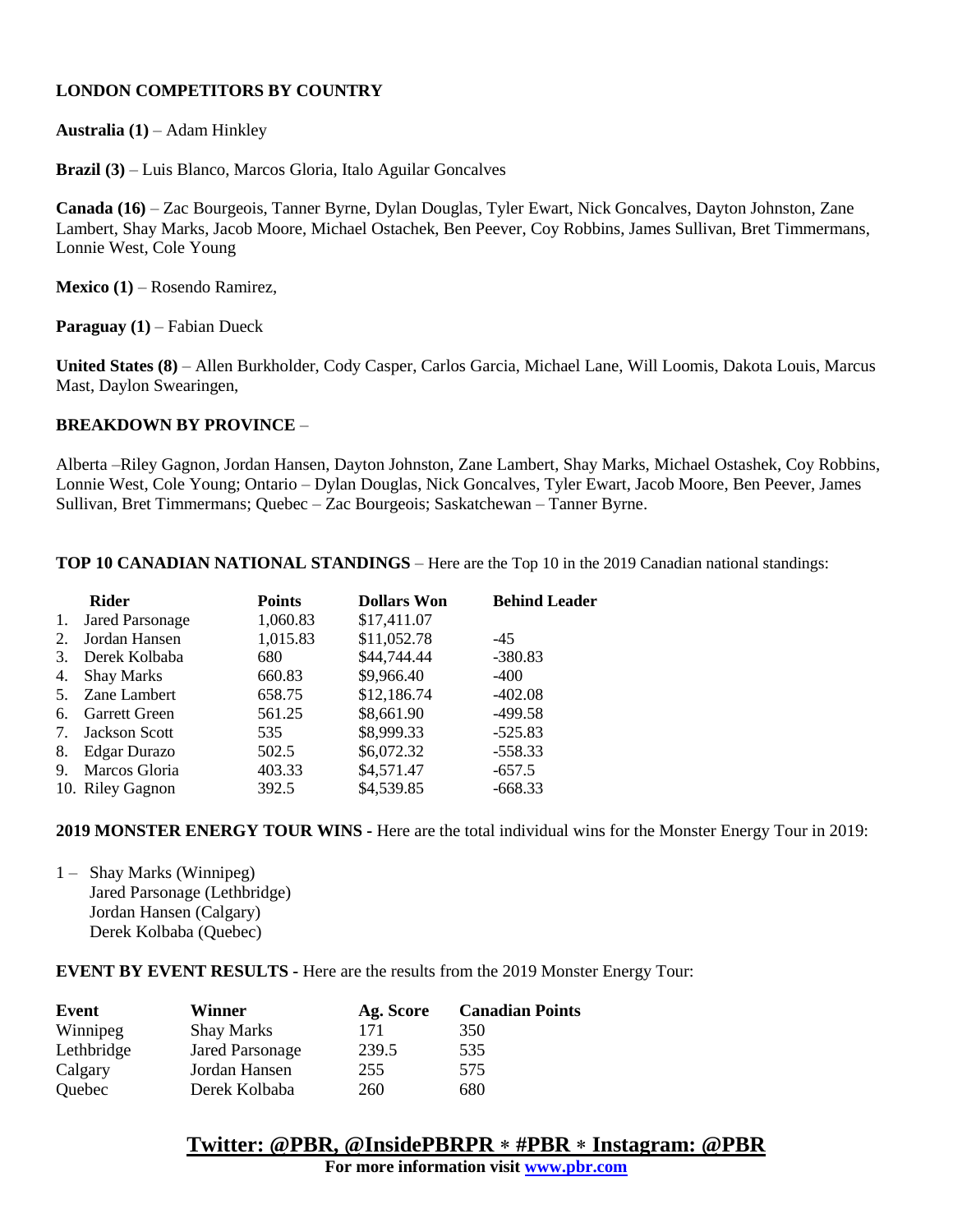#### **2019 RIDES BY MET EVENT**

| <b>City</b> | <b>R1</b> Rides | <b>R2</b> Rides | <b>R3</b> Rides | <b>CR Rides</b> | <b>Total Rides</b> | <b>Total Riding %</b> |
|-------------|-----------------|-----------------|-----------------|-----------------|--------------------|-----------------------|
| Winnipeg    |                 | N/A             | N/A             |                 | 14                 | 38.89% (14/36)        |
| Lethbridge  |                 |                 | N/A             |                 |                    | 30% (21/70)           |
| Calgary     |                 |                 | N/A             |                 | 22                 | 31.42% (22/70)        |
| *Quebec     |                 |                 |                 |                 | 14                 | 41.17% (14/34)        |

\* Denotes a special format.

#### **2019 MET SEASON ROUND WINS** – Here is a list of the riders that had the most round wins in 2019:

- 3 Derek Kolbaba (Quebec Round 1, 2 & Championship Round)
- 2 Shay Marks (Winnigpeg Round 1 & Championship Round)
- 1 Logan Biever (Winnigpeg Round 1) Daylon Swearingen (Winnipeg – Championship Round) Cody Casper (Lethbridge – Round 1) Tanner Byrne (Lethbridge – Round 2) Jared Parsonage (Lethbridge – Championship Round) Zane Lambert (Calgary – Round 1) Jordan Hansen (Calgary – Round 2) Riley Gagnon (Calgary – Championship Round) Brennon Eldred (Quebec – Round 2)

#### **THE BULLS**

**HIGH-MARKED BULL OF THE EVENT** – Here are the bulls that received the highest score at each Monster Energy Tour event in 2019:

2 – Happy Camper (Lethbridge, Calgary)

1 – Ripped at the Seams (Winnipeg) One for the Money (Quebec)